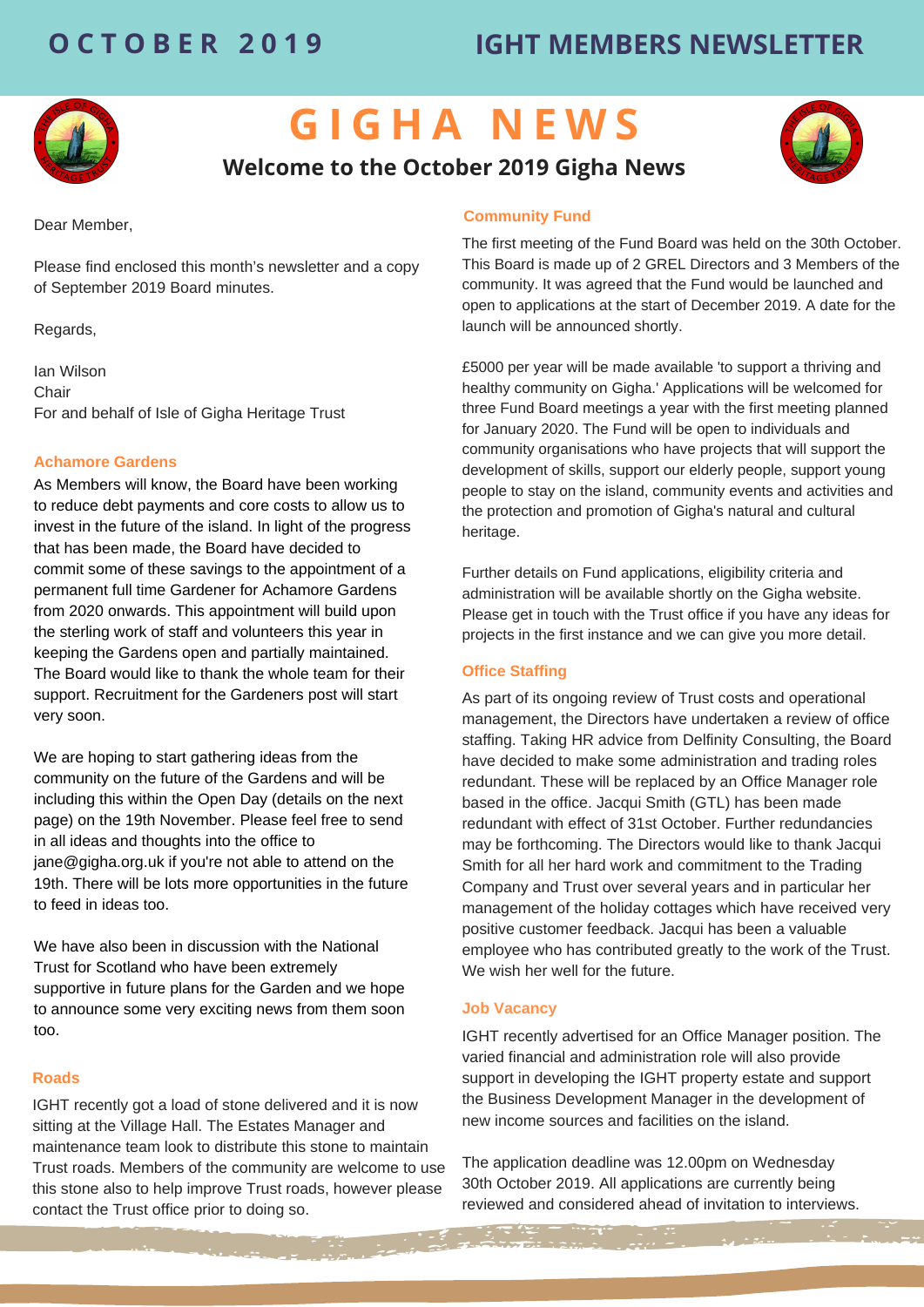# **O C T O B E R 2 0 1 9 IGHT MEMBERS NEWSLETTER**

#### **Afternoon Tea in the Hall**

Another well attended tea and coffee afternoon was held in the hall on Thursday 17th October. Entry was by donation and £100.00 was raised for the Sandpiper Trust. The defibrillators are now installed and wired up therefore remaining donations will go to the Sandpiper Trust. The Sandpiper Trust is a small charity set up for providing emergency equipment for rural areas and has provided emergency bags and equipment to Gigha in the past.

IGHT would like to thank everyone for their kind donations and home baking provided.

Given the positive feedback from afternoon tea in the hall, IGHT hope to continue hosting these monthly.

November's tea in the hall will be organised as part of a community open day – more information on this is

### **Community Open Day** included below.

A community open day is being organised for 19th November 2019 and will be held in the Gigha Village Hall from 1-3pm and 6-8pm.

The purpose of the open day is to generate discussion around the many activities happening on Gigha. Information will be available on the following:

- Housing
- Community hub
- Campsite
- Ideas for Achamore Gardens
- Marine Protected Area around the Sound of Gigha
- Community heritage project
- Masterplan/future vision strategy
- 20th Anniversary
- Community projects

There will be plenty of information available and an opportunity to discuss with other members in the community and Directors. There will be tea and coffee available and all are welcome to attend!

#### **Winter Sailings**

With the winter sailing timetable taking effect as of 21st October, we would like to remind everyone of the changes:

The last ferry departing Gigha will be 5.05pm and then depart Tayinloan at 5.35pm. However, by request, this sailing can depart Tayinloan 5.50pm if requested before 2pm on the previous day. To request this sailing, you must contact CalMac directly on 0800 066 5000.

#### **AGM**

The Annual General Meeting of The Isle of Gigha Heritage Trust and subsidiary companies will be held at the **Gigha Village Hall on Thursday 21st November 2019 at 7:30pm** for the following purpose:

1. To note the audited Accounts to 31st March 2019

2. To appoint the Auditors and to authorise the Directors to determine the remuneration of the Auditors

3. To elect four Directors to fill the vacancies of IGHT and any nominations for the subsidiary companies: GTL, GGPL and GREL.

4. To transact any other business which may competently be dealt with at the meeting

There are four vacancies for IGHT meaning we are seeking nominations for four Director positions. There are also vacancies for each of the subsidiary companies: GTL, GGPL and GREL. In the interests of succession planning and building the skills sets of the Board for the future, nominations from Members who can bring relevant knowledge and skills required to support the work of each Board will be very welcome. Further information on the role, responsibilities, liabilities and other governance matters pertinent to becoming a Board Director can be supplied from the Trust office on request.

To be eligible for election, Members should lodge a valid nomination form with a supporting biography to the Trust office intimating his/her willingness to be appointed no later than **12 noon Monday 11th November 2019.**

To save on printing and postage, a copy of the Accounts for IGHT and subsidiary companies will be available in the Trust office. A copy of all accounts will be made available at www.gigha.org.uk also.

Please note the revised timescale:

- **Monday 11th November 12noon** – Deadline for submitting nomination form along with biography detailing relevant experience, skill sets and what you would bring to the management, operation and future of the Trust

- **Tuesday 12th November** - Members will receive notification of all nominations and their biographies. Members will also receive information on voting by proxy.

- **Tuesday 19th November 7.30pm** – Deadline for submitting a proxy form. Please return these as early as you can to facilitate our returning ballot papers to you.

- **Thursday 21st November 7.30pm** - AGM

Should you have any queries regarding the processes or require further clarification, then please contact the office.